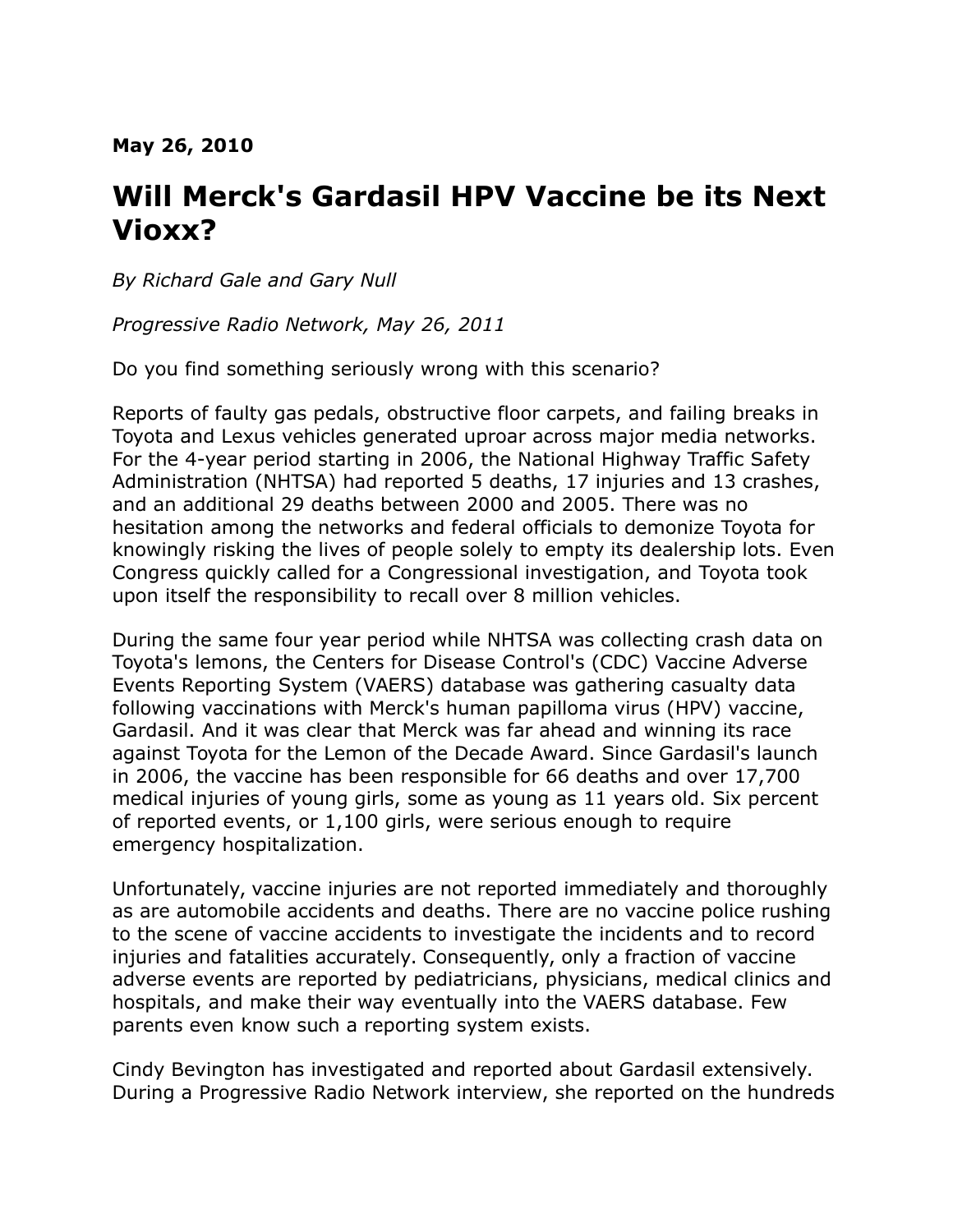and hundreds of emails she receives from girls, mothers and doctors around the US and other countries complaining about the HPV vaccines. Often she receives parents' requests "begging" for help because their pediatricians and physicians refuse to report their daughters' adverse events as vaccine related.

By the CDC's own admission, only 10 percent of adverse events get listed on VAERS. Even this very conservative figure has been refuted by independent analyses; actual records can be as low as 1 percent of all actual negative reactions for any given vaccine. It is therefore realistic to suspect that Gardasil is associated with between 177,000 and 1.7 million adverse effects among vaccinated American girls and young women.

Medalerts.org reports that a young woman vaccinated with Gardasil is ten times more likely to file a VAERS report compared to an influenza vaccination. HPV vaccines now account for 20 percent of all vaccine side effects aside from the H1N1 swine flu vaccine. America's daughters are twice as likely to have an emergency room visit. They are four times more likely to have a death sentence, five times more likely to receive a report of "did not recover," and seven times more likely be pronounced "disabled."

Besides the 66 deaths, Gardasil's serious side effects now include Guillain-Barre syndrome, lupus, seizures, anaphylactic shock, chronic fatigue, paralysis, blood clots, brain inflammation, blurred vision and blindness, convulsions, demyelinating encephalomyelitis, multiple sclerosis, pancreatitis and various digestive disorders. Last autumn a case of amyotrophic lateral sclerosis, better known as Lou Gehrig's disease, was reported. And a recent 2010 issue of the *Journal of Child Neurology* investigated the case of a 16 year old girl going blind following vaccination, a secondary symptom to multiple sclerosis.

In her January 2010 article on Vactruth.com, "Website Documents Over 300 Gardasil Horror Stories," Christina England, a journalist monitoring the politics and science of the HPV vaccines, relates the case of an employee at a large hospital who commented on the 1,000-plus girls who are manifesting psychotic symptoms for no apparent reason other than being vaccinated with Gardasil. Nevertheless, federal health agencies remain mute and dumb, and the CDC and the FDA continue to stand by their masters at Merck and preach their faith in Gardasil as "safe and effective and the benefits outweigh the risks."

One would expect that vaccine makers would undertake special precautionary measures when conducting clinical trials for women who are undergoing hormonal changes, such as premenstrual changes during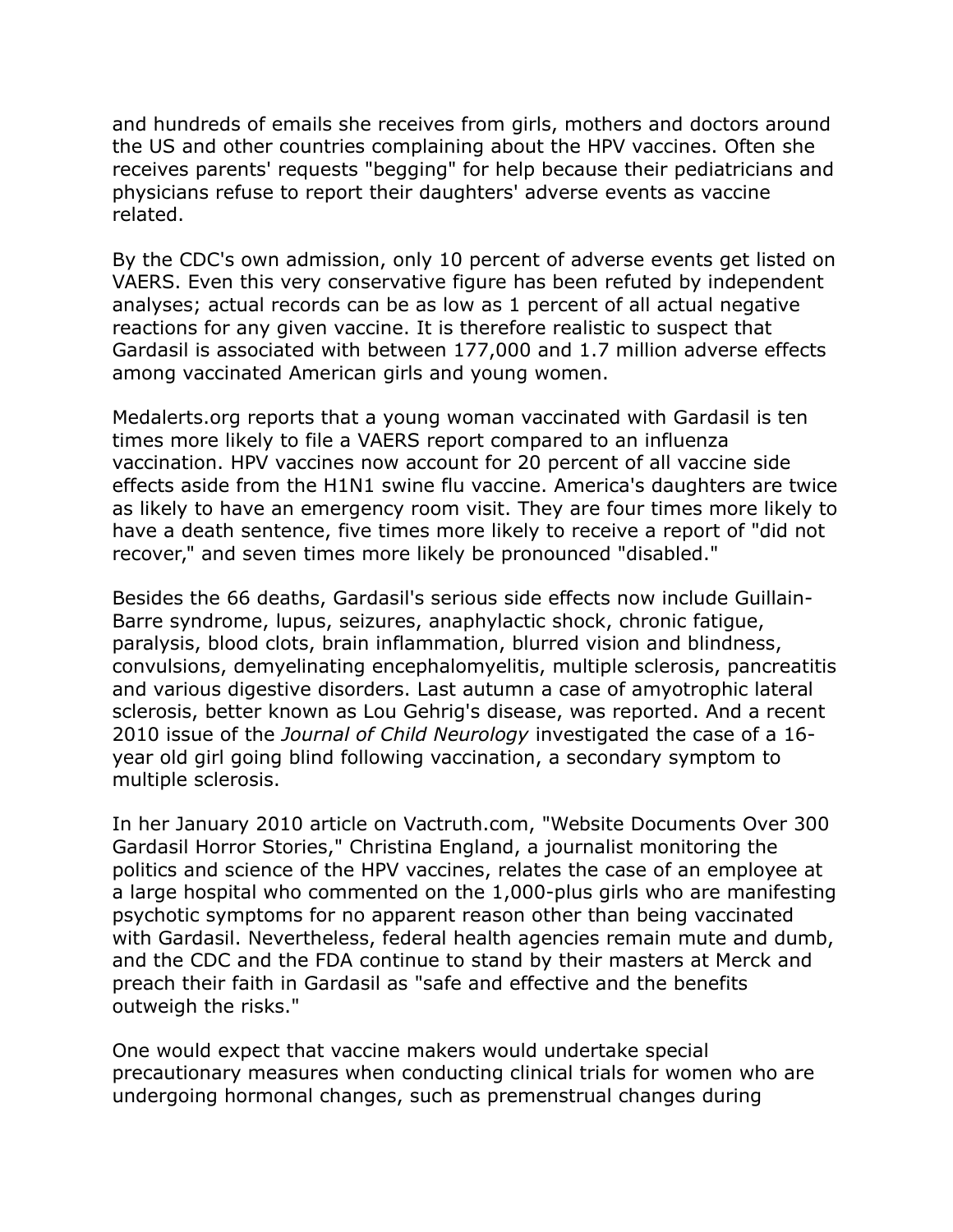puberty and during various stages of pregnancy. The effects that Gardasil has on young girls entering sexual maturity remain unknown. The principle investigator for Gardasil's clinical trials, Dr. Diane Harper, has publicly stated that no efficacy and safety trials for any of the HPV vaccines were conducted on girls under the age of 15 years. Neither were trials conducted to determine Gardasil's safety on pregnant women.

Dr. Suzanne Garland at the Royal Women's Hospital in Melbourne published a study in 2009 issue of *Obstetrics and Gynecology* showing a "higher rate of congenital abnormalities in infants were noted in pregnant women who received the vaccine." A second study, according to Christina England, found that there were slightly higher fetal deaths and rare cases of central nervous system malformations and neural tube defects in vaccinated pregnant women. Yet these kinds of studies only convince us of the seriously flawed and limited clinical trials conducted by Merck, and further confirms growing criticisms of the systemic failure in the FDA's approval process because of the millions of dollars the agency receives from the pharmaceutical cartel to expedite vaccine and drug launches and to require only the minimum of efficacy and safety information for approval.

Fortunately, the seriousness of HPV vaccination is becoming more apparent, via the efforts of the National Vaccine Information Center, NaturalNews.com, Mercola.com and the Progressive Radio Network, and concerns are being raised within the practicing medical community and among parents. For example, the otherwise pro-Big Pharma *Journal of the American Medical Association* (JAMA) printed an article in 2009 stating, "the rate of serious adverse events [of Gardasil] is greater than the incidence rate of cervical cancer." Given the high prestige of JAMA, this alone should be a sufficient warning to avoid HPV vaccines at any cost.

Once a vaccine is administered, the risk for potential damage cannot be recalled. It is not like returning your Toyota to avoid the possibility of a mechanical failure in the future. And the length of time a serious adverse effect might occur from Gardasil remains unknown. Christina Tassell, a 21 year-old National Honor Student died in her sleep a couple days after receiving Gardasil. There was no way the vaccine could be returned to her pediatric salesman after symptomatic complications began to surface.

Since Gardasil is administered in a series of three injections, adverse effects may occur after the second or third vaccination, or even months afterwards. One mother shared the condition of her 15-year-old daughter who two months after receiving her second vaccination began having seizures and complete memory loss. The mom writes, "her other symptoms were hair loss, joint pain, severe headaches, stomach pain and insomnia. When she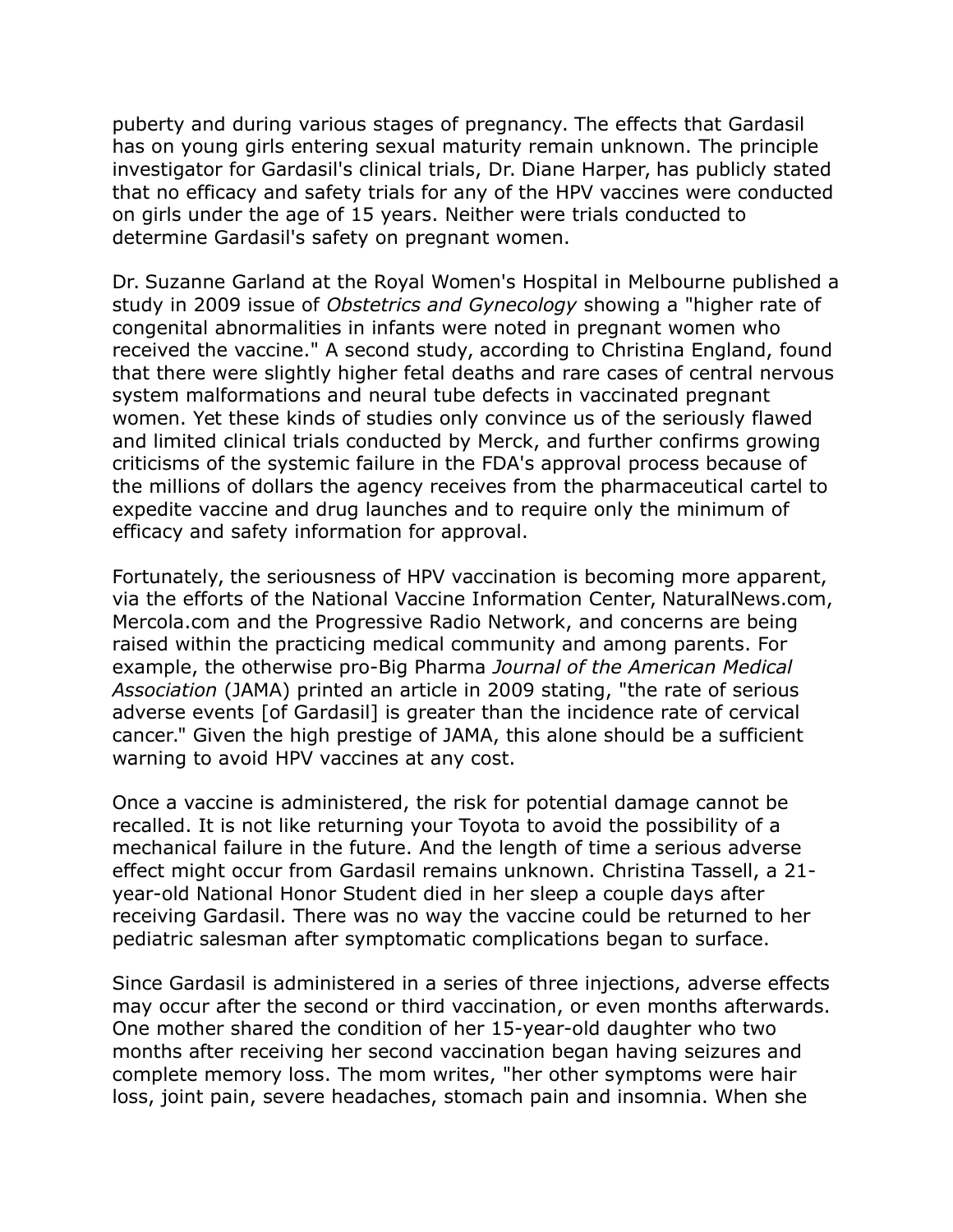did sleep, she would have seizures for hours. We have taken her to numerous doctors but they have no idea what is wrong with her. She continues to struggle on a day to day basis and is on the 504 Disability Plan at school."

So where is the media in reporting on this Big Pharma-created medical catastrophe? Where are the *New York Times* and Rupert Murdock's media empire? Why aren't our health officials at the FDA, the CDC and Secretary Kathleen Sebelius at the HHS taking precautionary measures, and why aren't our elected officials on the Hill demanding a Congressional investigation of a product threatening our daughter's lives and health that is greater than handing the family's Toyota's car keys over to a teenager?

According to Cindy Bevington, after she investigated the reasons why the *New York Times* and the Associated Press are failing to report on the medical fraud that is so clearly evident with HPV vaccination, she found people with the Associated Press married to persons at Medscape and WebMD, two of the most popular medical and drug information resources funded by Merck and GlaxoSmithKline. In addition, James Murdoch is on the Board of Directors of GlaxoSmithKline, and Reuters' CEO sits on Merck's board. "So of course the mainstream media aren't going to report it," Bevington remarked.

But what is worse and should instill greater outrage is that we are not dealing with a pharmaceutical company with a relatively clean and innocent record--if such a pharmaceutical entity actually exists--but we are facing Merck. In the case of Toyota, there is reason to consider the automaker a first time offender. Until the recent recall, Toyota had a near unblemished reputation for manufacturing safe, reliable and popular vehicles for many years.

Merck on the other hand has proven itself to be a notorious repeat offender. One would expect that any drug maker steeped in a well-documented record of criminality and fraud would immediately raise a red flag to federal health officials when one of its products shows every indication of threatening the health and lives of young American girls over the course of four years. Usually when a crime is committed, repeat offenders are among the first to be investigated.

There should be no hesitation in viewing Merck as the pharmaceutical industrial complex's most dangerous serial killer. Vioxx alone accounted for over 44,000 deaths and 120,000 serious medical injuries behind a trail of deception and corporate cover-ups by withholding clinical information and documents confirming Vioxx's adverse effects. The company has been charged with intentionally hiding the liver-damaging effects of its cholesterol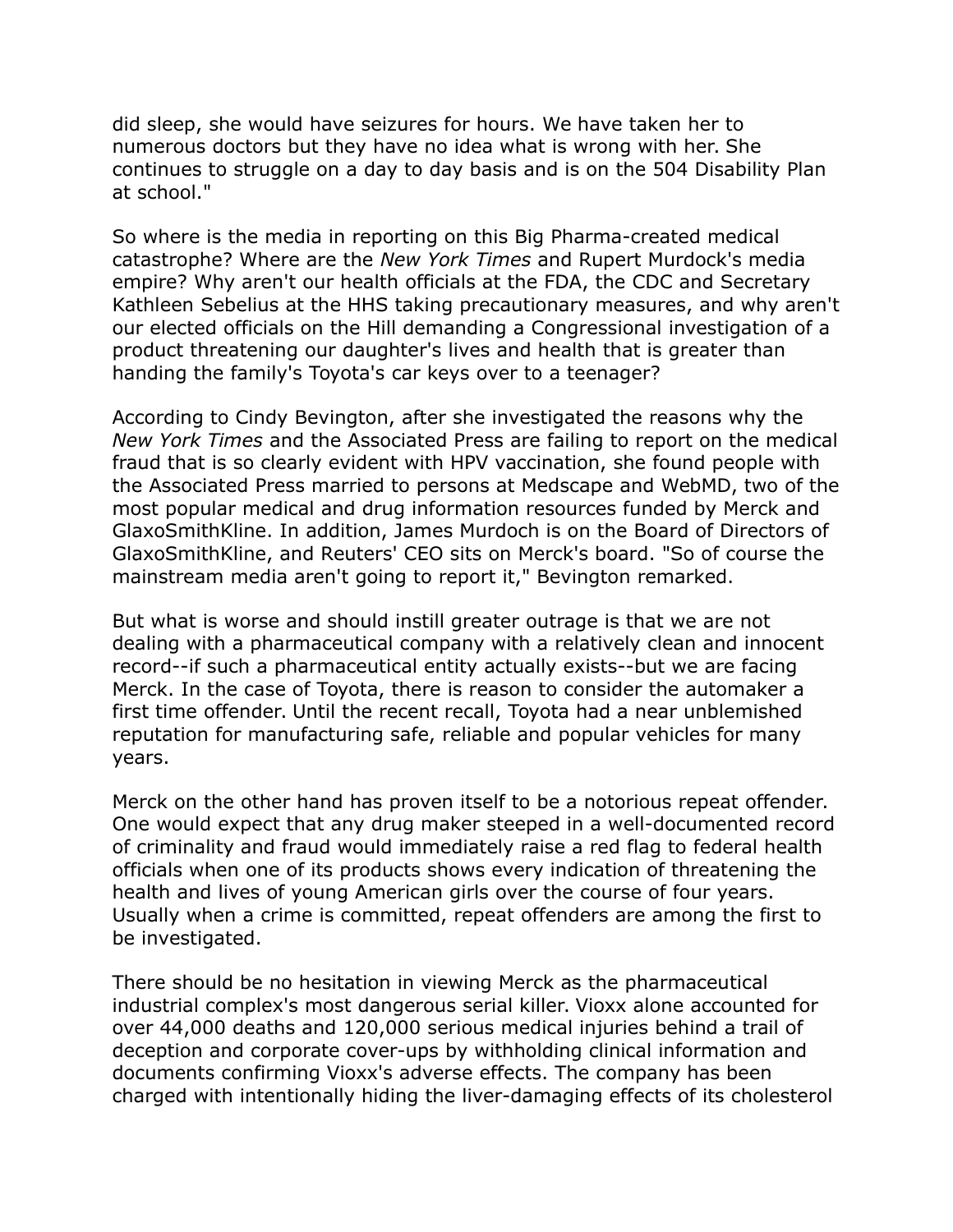drug, and intentionally withholding the release of clinical data that revealed failures of another cholesterol product. It has dumped vaccine waste and toxic chemicals in water supplies. In 2008, it paid out \$650 million for overbilling Medicaid. An Australian civil suit has been filed against the company for publishing fake medical journals; the *Australasian Journal of Bone and Joint Medicine* and six others were simply phony surrogates for Merck advertising. Finally, the drug giant was caught in a huge scheme of scientific fraud when it was discovered that in-house writers were secretly being used to compose so-called "independent" studies to support their research in peer-reviewed medical journals.

However, we should never underestimate the depth of Merck's pockets and its power and influence to persuade our federal regulators and elected officials to comply with its financial bidding and lobbying demands. Clearly Merck is a leader in the pharmaceutical cartel and a major force in the drug lobbying industry, if not the entire American medical regime.

In the shadows of Merck's lawsuits and payouts, Merck has been in dire need of a blockbuster drug. In order to position itself as the first to bring an HPV vaccine to market, Merck commenced with a marketing campaign founded upon misinformation and deception. It hired the world's largest advertising master of deception, the PR monster firm Edelman, best known for its early misinformation campaign for its client R.J. Reynolds on behalf of the tobacco industry. Another major Edelman client is Pharmaceutical Research and Manufacturers of America (PhRMA), the principal lobbying organization for the pharmaceutical industry that helped leverage Obamacare to care more for Big Pharma's revenues and shareholder interests than the health of the nation's citizens. According to Bloomberg News, Merck spent over \$840,000 to infiltrate the internet with information leading to the launch and advertising of Gardasil to parents of daughters and young adult women. Their intention was primarily twofold. First, it was necessary to educate the American public about the dangers HPV as the single leading cause of cervical cancer. And second, it was not in Merck's commercial interests to offer the nation with factual statistical science that would guide parents to make informed decisions on whether to have their daughters vaccinated or not; rather it was a disinformation campaign, piggy-backing on previous success campaigns related to STDs and HIV, to instill fear about a dreaded HPV killer, disguised in the veneer of being a distinctly "sexually transmitted" viral disease.

This is how the mother of Britanny Bell understood the ads about Gardsil and how she was persuaded to relieve her fears by having her 12-year old daughter vaccinated. Two months after receiving the vaccine, the former cross country runner collapsed and now suffers paralysis in her legs. And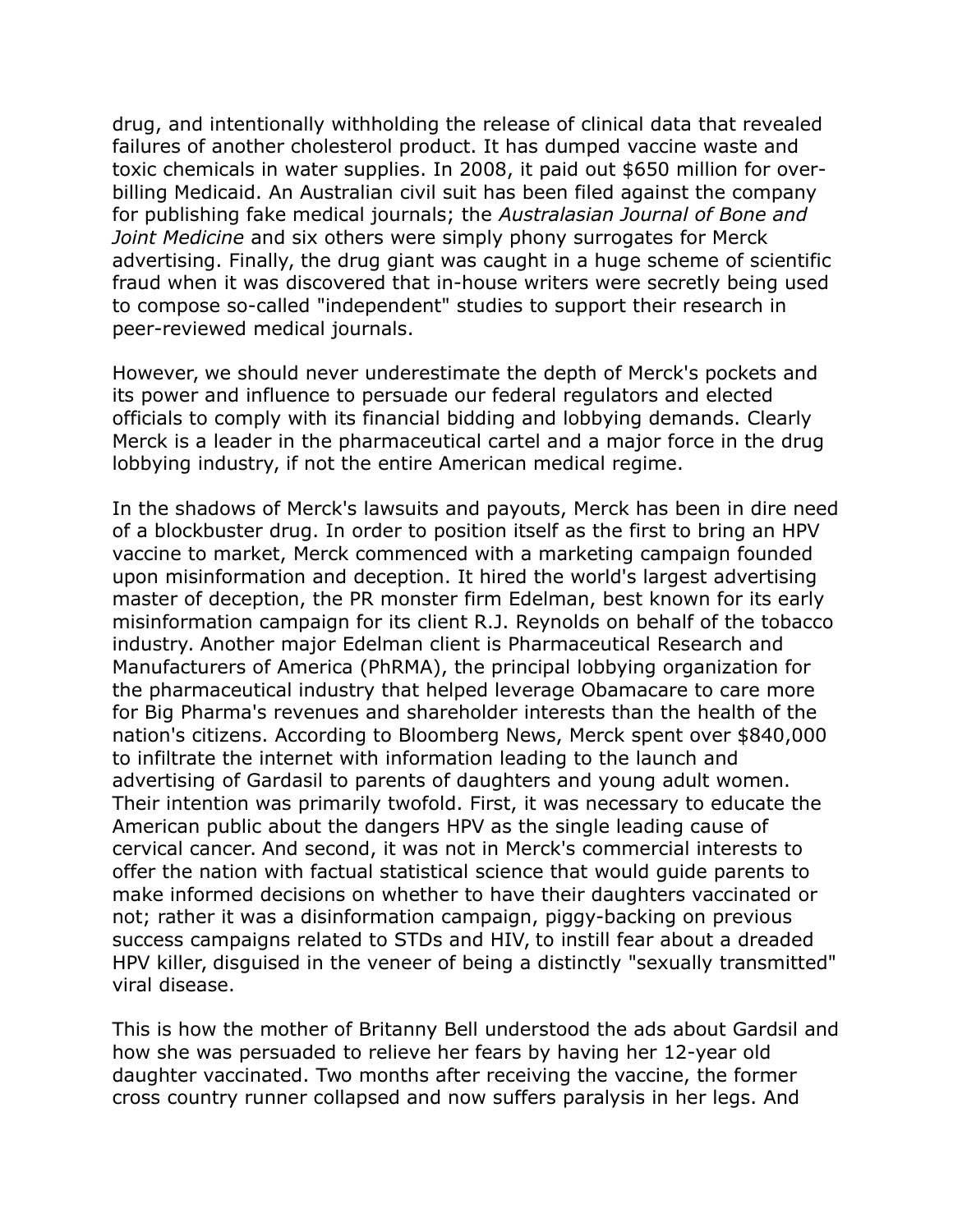how did Merck respond to the growing number of incidences of paralysis in vaccinated girls? One Merck spokesperson, responded to the media with expected corporate sociopathic logic: since paralysis is not one of Gardasil's adverse effects and it is not a listed complication on the package insert--so the logic goes--the tragic events of paralysis could not be related to Gardasil.

Since the FDA's standard for vaccine approval is so remarkably low, and there is no financial reason or incentive for the vaccine industry to raise the bar on conducting safety trials, serious vaccine adverse effects may take a while, even years, to be officially investigated and confirmed. For example, ever since Gardasil's 2006 launch upon the public, there have been incidences of girls having seizures. At the time, seizures were not listed as an adverse effect on the vaccine's product packaging and labeling. As seizure rates increased, Merck eventually conceded to include it; but it was not until mid-2009 that they did so, and during the previous three years pediatricians were blind and unknowingly administering a vaccine related to seizures.

In the wake of all the evidence confirming Gardasil's serious life-threatening risks, how are we to understand Merck's adamant stance on the health benefits of its vaccine, and the CDC's and FDA's commitment to HPV vaccines being "safe and effective and the benefits outweigh the risks?" How scientifically valid are these claims?

### **Merck's Gospel of Twisted Science**

Cindy Bevington is an investigative reporter who won acclaim for bringing attention to the whistleblowing facts behind the HPV vaccines after interviewing Dr. Diana Harper. During Bevington's interview, Dr. Harper stated that "giving [the HPV vaccines] to 11 year olds is a great big public health experiment." Dr. Harper is highly qualified to know the truth. She is a world expert in HPV virus, having studied over 100 strains of this particular virus for 20 years. During her professorship at Dartmouth School of Medicine, she was the principal investigator for the clinical trials conducted for both Merck's Gardasil and a competitor vaccine, Cervarix, manufactured by GlaxoSmithKline, which was approved in the US in late 2009. As the principal investigator, Dr. Harper was responsible for the research, the recruiting of participants into the trials, and the review of the clinical data for interpretation and publication.

First, in contradiction to what we are being told through Merck's advertising campaign, Gardasil is not a cancer vaccine. There are no clinical studies whatsoever proving that the vaccine prevents cancer at all. In fact the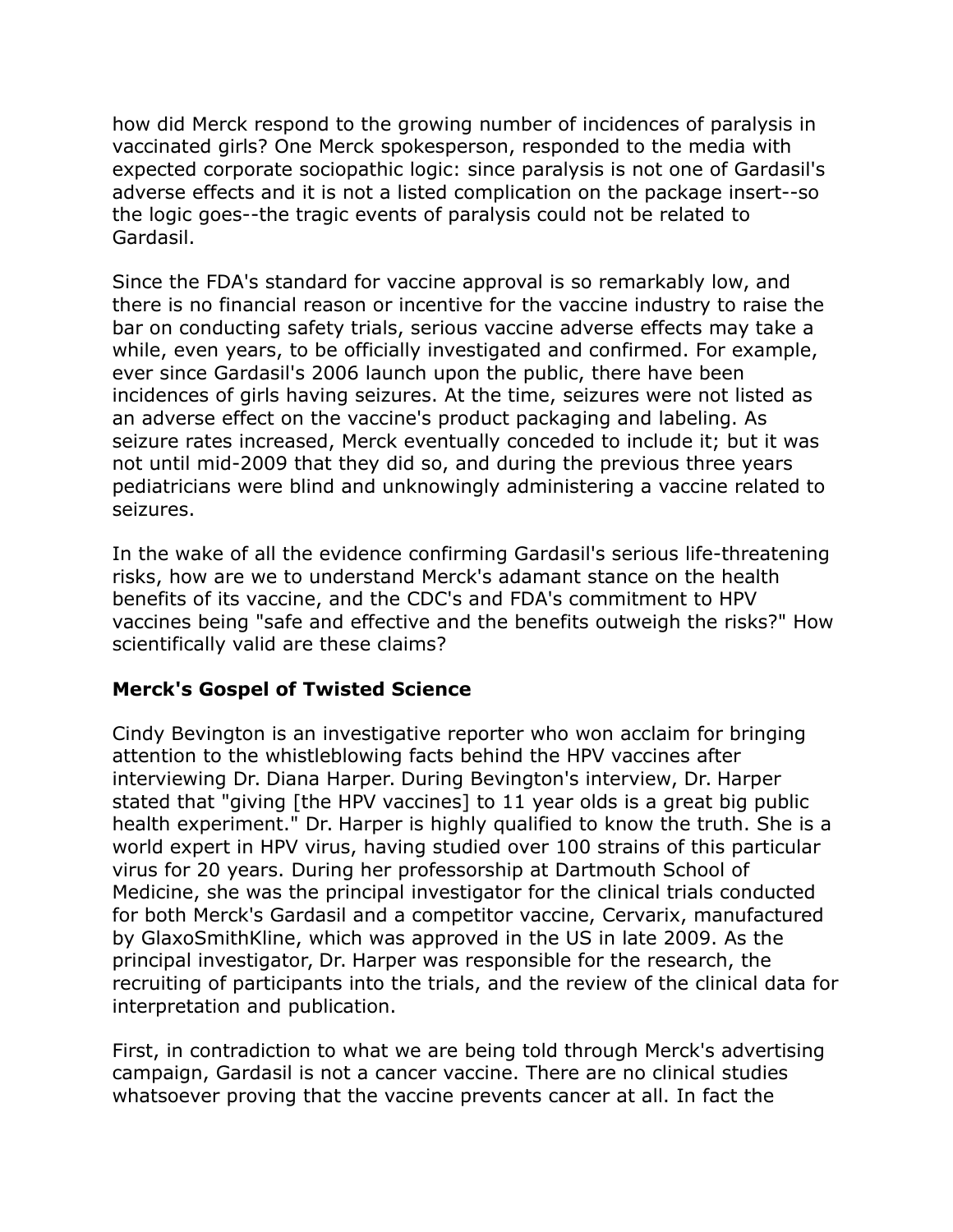National Institutes for Health states that the virus does not lead directly to cervical cancer. What HPV does is influence cellular abnormalities, which if not detected via a pap smear, could potentially turn cancerous. However, according to Dr. Harper, 70 percent of HPV infections resolve themselves in one year, and 90 percent resolve themselves in two years without treatment. A recent study from New Zealand indicates that 95 percent of HPV infections naturally disappear due to the body's immune system.

This is not to suggest HPV infections are rare; in fact, 80 percent of women by the age 50 will have been infected with one of many strains. Gardasil only protects against two of those strains--types 16 and 18--that account for approximately two-thirds of cervical cancers. But HPV infections are not in any way associated with the alarm and fear promulgated by Merck and our federal and state health agencies. In fact, HPV infection is easily treated and cervical cancer prevention has been statistically proven to be more effective with regular pap smear exams instead of a vaccine. Dr. Anne Szarewski at the Cancer Research UK conservatively told the British newspaper *The Telegraph* that "a [pap smear] screening program is as effective as a vaccination program;" equally important, nobody ever died or was physically disabled from a pap smear, which is also far cheaper and more costeffective. Cindy Bevington has further reported that the vaccine makers' own clinical studies show that unless a girl is tested negative for HPV at the time of her vaccination, HPV vaccination can actually backfire and increase her risk of a current infection progressing towards cervical cancer.

During a special April 29 Progressive Radio Network broadcast about the dangers and politics of Gardasil and GlaxoSmithKline's Cervarix HPV vaccine, Bevington outlined Merck's and the CDC's fabrication of a mythology to instill fear in parents leading to mandatory vaccine enforcement. What is not being told to the public, according to Bevington's research, "is that anyone can get HPV. It is not a sexually transmitted disease even though that's what the government tells you and that's the first thing on the CDC's website.

Professional journal articles and studies have shown documented cases of babies testing positive for HPV as well as nuns who have never had sex, as well as adolescent boys who happen to have it under their fingernails. That is because HPV is transmitted via the skin. [Merck's and the CDC's] vaccine campaigns simply highlight the easiest most common mode of transmission, which is sexual."

The question of whether or not girls as young as 9 years old, which is the minimum age approved by the FDA, should receive the vaccine is the most disturbing. Dr. Harper has categorically stated that no efficacy or safety trials have ever been conducted on girls under age 15. Furthermore, young girls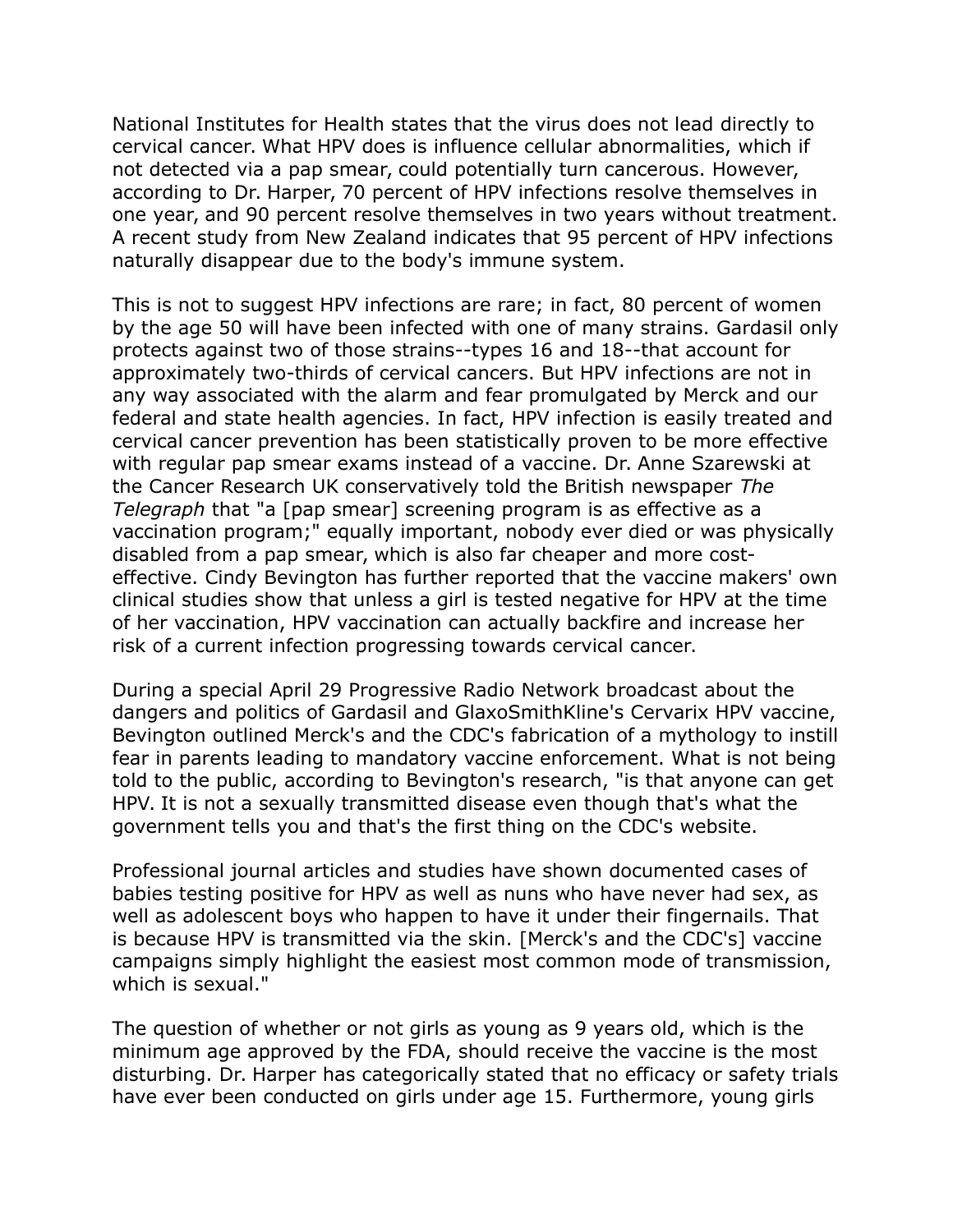don't get cervical cancer. So is there any credible rationale for vaccinated girls at such a young age other than increasing revenue streams?

In her lecture to the 2010 Vaccine Conference sponsored by the National Vaccine Information Center, Dr. Harper lectured that the safety issues with Gardasil are so serious that the rate of serious adverse events is greater in the US than the incidence rate of cervical cancer. The incidence of cervical cancer is so low, there is almost no supporting evidence to conclude massive vaccination would lower the rate. In her analysis of Harper's findings, Bevington states, "in the US to even touch cervical cancer rates in this country, you would have to vaccinate every single 11 year old in the US every year for 70 years to even drop [the cervical cancer rate] by one percent."

## **Merck's Legislative Zombies**

In 2007, almost every state had legislation filed to mandate the HPV vaccine. It is rather extraordinary that so many states would have state officials in unison calling for mandatory vaccination. Well, it might appear rather odd and remarkable until the extent to which Merck's greedy tentacles reach the fringe corners of state governments are fully recognized.

Women in Government is a nonprofit organization with a stated mission to bring elected women state legislators and business leaders together. In reality WIG is little more than a well-funded shill for the pharmaceutical and energy industries. Over 50 percent of its corporate sponsors are Big Pharm firms, including the two HPV vaccine manufacturers Merck and GlaxoSmithKline. The organization also hosts a "Business Council", a six member advisory group consulting state women legislators about critical business issues. Three of the six Council members represent the pharmaceutical industrial complex, and not surprisingly these include Merck's Executive Director of Health Policy and GlaxoSmithKline's Director of Public Policy. The third drug member is Digene Corporation's VP for Women's Health. Who is Digene, a firm very few people have heard of? It is certainly not one of the larger multi-national pharmaceutical firms among WIG's corporate sponsors. It turns out Digene is the company that manufactures Gardasil.

The WIG's recent report, "A Roadmap for Success: The State of Cervical Cancer Prevention in America 2010," which is being disseminated through state health departments and women's health organizations, is nothing more than a fidgeting and arrangement of data about the severity of cervical cancer and rates of infections leading to the conclusion that vaccinating all girls in the US will eradicate HPV infection.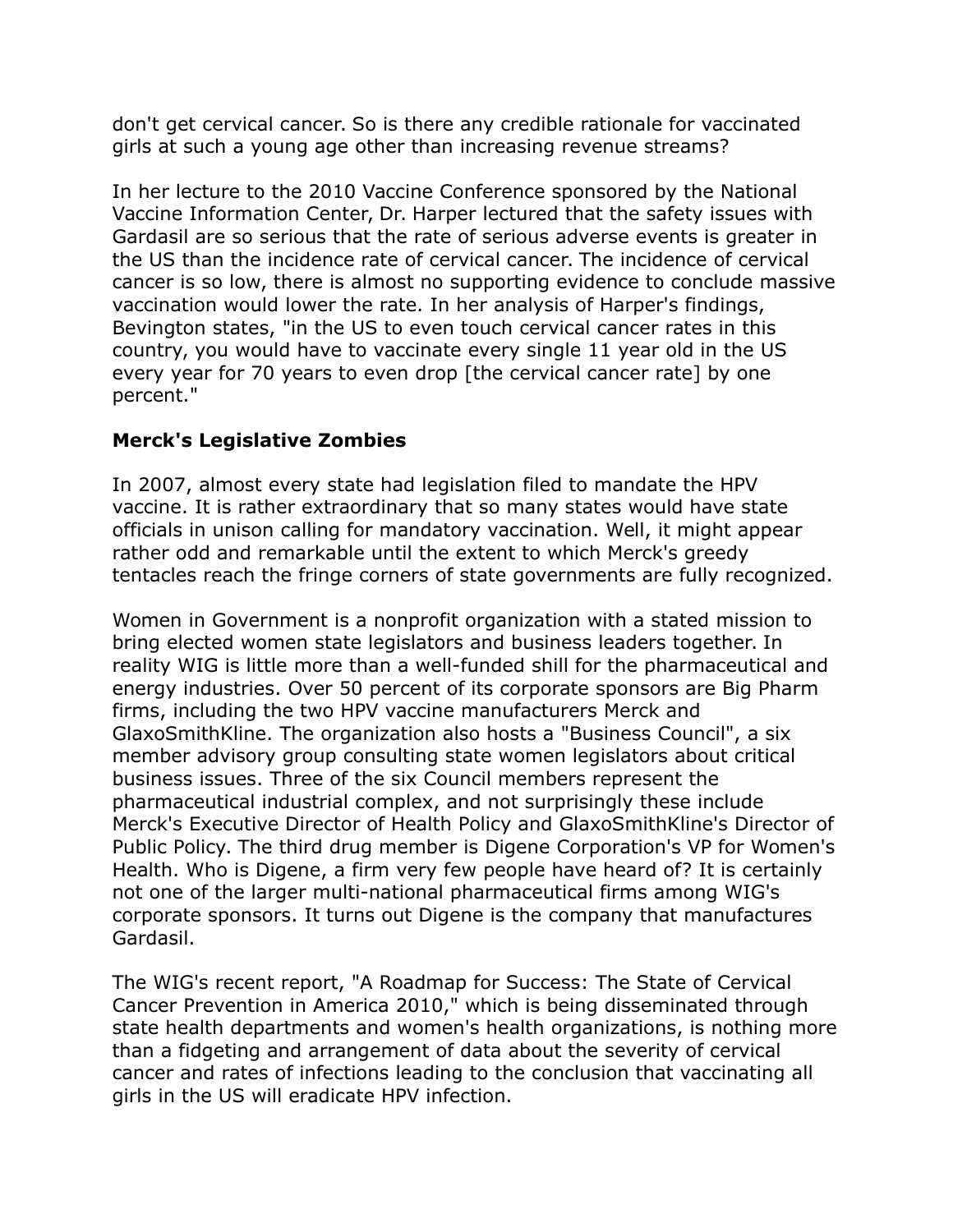Individual state initiatives to mandate the HPV vaccine can be traced back to WIG. Texas governor Rick Perry is perhaps the most rabid among state governors seeking mandatory vaccination. Perry's former chief of staff is now a Merck lobbyist and Perry himself received Merck donations for his reelection campaign. The former chief's mother, state representative Diana White Delisis is WIG's state director. Now that the FDA approved Gardasil for males from 9 to 26 years of age to protect against genital warts and extremely rare penile and anal cancers, the Texas Medical Association voted this month in favor of vaccinating young boys as young as 9 years of age.

Efforts are still being made in some states to mandate HPV vaccines. In New York, Liz Kreuger, a leading voice in WIG, sponsored a State Senate bill for mandatory vaccination. Fortunately that bill was placed on hold last February.

WIG, however, is not the only state legislative organization that has been won over by Merck and GlaxoSmithKline. The National Foundation for Women Legislators and the National Conference of State Legislators each include the two HPV vaccine makers as sponsoring corporate members. Along with WIG, Merck's viral propaganda has infected almost every state health department.

In the June 2008 issue of the *Journal of Law, Medicine and Ethics*, three scholars representing Johns Hopkins Institute of Bioethics, George Washington School of Medicine, and Georgetown University's Law Center determined that the evidence for the benefits of HPV vaccines on public health provides no rationale whatsoever for making it mandatory. In fact, such a mandate would be unethical and unconstitutional.

The consequences of Merck's actions and the actions of the corporation's zombies in government health agencies and organizations, such as WIG, to promulgate scientific falsehood has had an immense impact on seducing local health facilities, hospital staffs, physicians and pediatricians. The efforts to mandate unproven and questionable vaccines, such as Gardasil, border on medical fascism. One story of a terrible casualty illustrates how far Merck's marketing campaign has reached:

One mother reports on the website Medications.com a story of her 13-year old daughter who was otherwise a physically active and healthy daughter until she became partially paralyzed after receiving a Gardasil vaccination. Her leg muscles shrank; her feet contorted as her muscular deterioration and nerve damage increased. She was taken to the best medical facilities: Case Western Hospital, the hospitals at Stanford University and the University of California at San Francisco, John Hopkins and others. Then the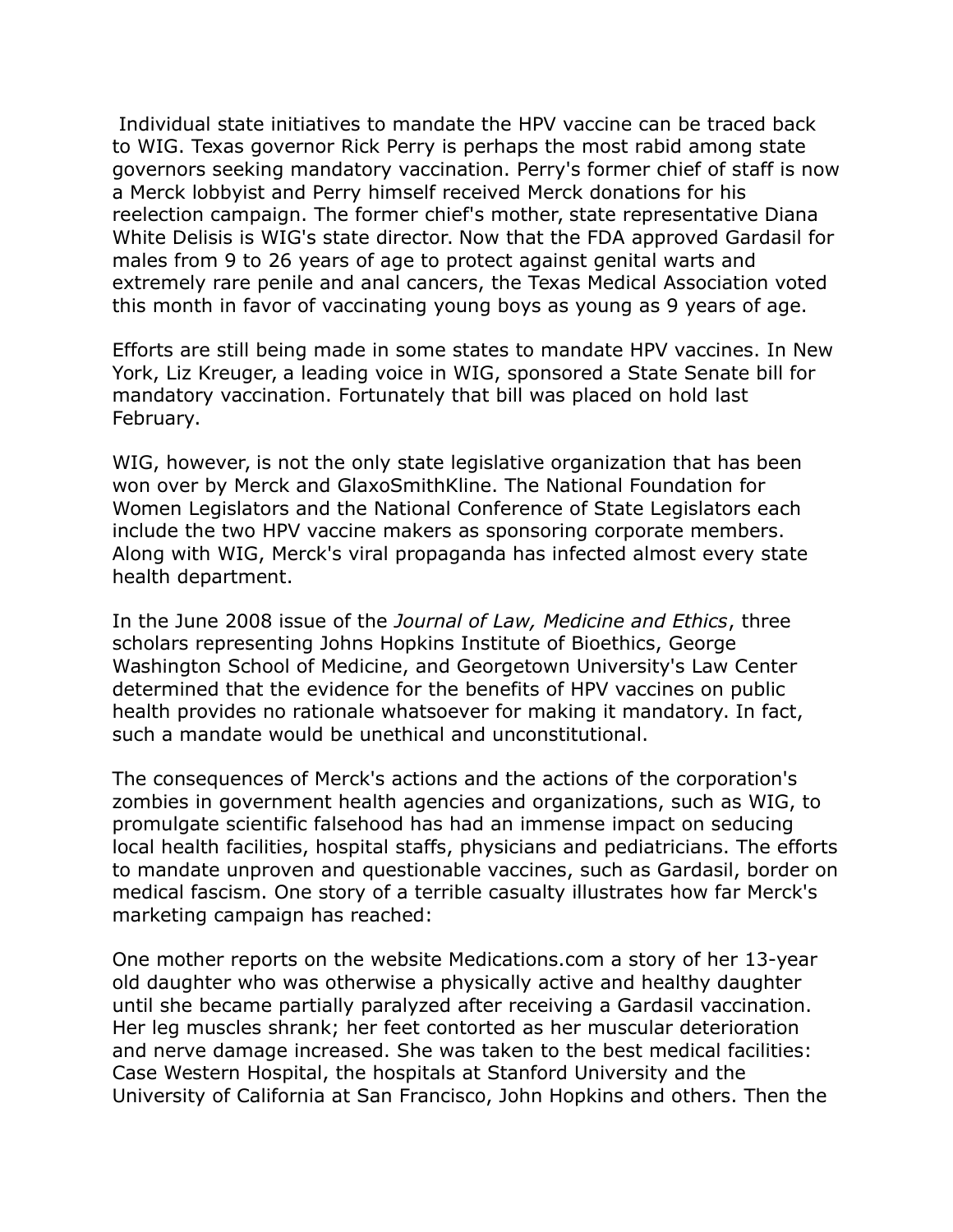mom shares some information indicative of Merck's marketing success. "This has been a very long, hard road and battle for my child. All because of vaccines. I was not fully informed of possible deaths or serious side effects linked to Gardasil. I did not give written consent; I was told this was practically mandated in other states and would soon be mandatory for all school girls age 11-12years old. I was told it was a good vaccine and led to believe I would not have to worry about my daughter having cervical cancer some day."

Merck's aggressive lobbying of federal and state officials has paid off. In 2008, Gardasil became one of the top five selling vaccines allowing the drug giant to cash in on \$2.7 billion in sales. It is also the most expensive vaccine on the market, costing almost \$400 for the series of three inoculations. Medical writer Judith Siers-Poisson has called it the "financial equivalent of the Holy Grail for the pharmaceutical company."

It is highly unlikely that Merck will ever reconsider its marketing assault to vaccinate the world's female population. Gardasil is already approved in over 100 countries. It is much easier for Merck to do what it has done best and has had the greatest success: cover-up their product's health risks and dangers, withhold clinical information, continue to ferret federal health officials and governments, and simply pay a fine if and when the company gets caught for its criminal behavior. Then it is back to business as usual to find another blockbuster drug to repeat their strategy all over again.

#### **The Slow Backlash Against HPV Vaccination**

Even if the US government and its health officials don't give a damn about the physical health and well-being of its citizens, and particularly its children, there are some countries that actually care population's health. India commenced with a 2-year study to determine the efficacy of Merck's Garadsil. Last April, the nation's health ministry suspended the study after 4 girls died and 120 serious complications were reported. To date, India has no plans to launch the vaccine on its young girls and women.

In Bhutan, Merck promised free Gardasil for the tiny Himalayan nation's female population. On May 14, the *Bhutan Observer* reported that the country's Drug Regulatory Authority, after witnessing events in India, ordered a halt to the vaccine until greater proof of safety can be produced. In Spain, the government recalled Gardasil after two serious hospitalizations occurred following inoculation. Yet in the US, we have thousands of Gardasil casualties, and nobody in government is doing anything about it. There is also some additional good news. Gardasil is now the mostly commonly declined vaccine, by 56 percent over other vaccines, among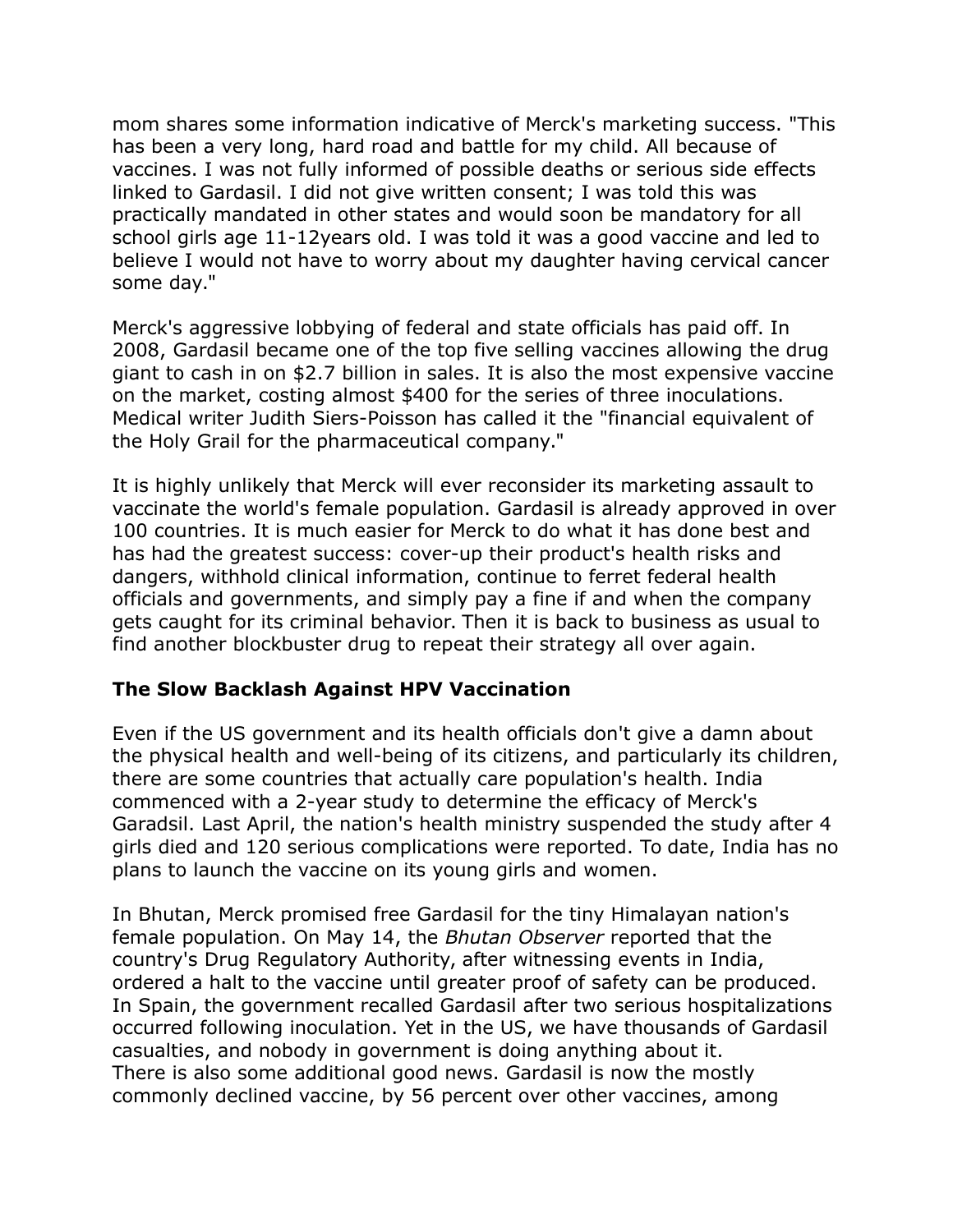parents. And the professional journal *Pediatrics* has reported on a 2009 survey showing that 1 out 8 parents have refused at least one Gardasil vaccination recommended by their physicians or pediatricians. Therefore, we are witnessing the success of educating people about the dangers of vaccination and exposing the lies and fraud of the vaccine industry as the best chance available to preserve the health of children and young people.

The bad news is Merck is relentless in its pursuit for profits and no longer wants to limit Gardasil as a predatory revenue on girls and woman used as crash test dummies. On the very day the FDA approved GlaxoSmithKline's HPV vaccine Cervarix in the US, it also approved Gardasil for boys 9 to 26 years old for genital warts. In May, Merck started marketing the vaccine towards America's sons. Again, it is fueled under the deceptive advertizing that genital warts are sexually transmitted. And the FDA simply continues mimics Merck's information campaign. The FDA's director Dr. Karen Midthun in the agency's press release states, "This vaccine is the first preventative therapy against genital warts in boys and men ages 9 through 26, and, as a result, fewer men will need to undergo treatment." The caveat of facts not mentioned by the FDA is that boys infected with HPV rarely have symptoms, and as with girls and women, infections disappear rapidly and naturally.

We are now faced with a paradoxical issue. Do we continue to create ever more vaccines, always with the assumption that their safety and efficacy have been proven and that there is no limit to how many of these vaccines can be introduced into a human body. Or do we for the first time investigate objectively by a high scientific gold standard, independent from the vaccine manufacturers and the federal agencies, the long term safety and efficacy of individual vaccines and and vaccines used in combination? However, we must be realistic. We are witnessing the power of Wall Street lobbyists acting for the banking industry who control almost every aspect of the financial reform bill. Hence there will be no real structural reform whatsoever. We saw the pharmaceutical and insurance industries' and their lobbyists control the healthcare debate. Again, the final bill represents no actual reform, virtually no preventative and regulatory measures to lessen the incidence of diseases. We observed the energy cartels and their lobbyists meeting secretly with Dick Cheney to assure the barons of coal, oil and nuclear energies can act on their own behalf without government interference. So the reality is that standing in the way to thwart any legitimate effort to evaluate vaccine efficacy and safety is once again the pharmaceutical industrial complex, their thousands of lobbyists, and the industry's serfs serving as heads of our regulatory health and oversight bodies.

The pharmaceutical financial game will continue, and injuries and deaths will continue to rise.